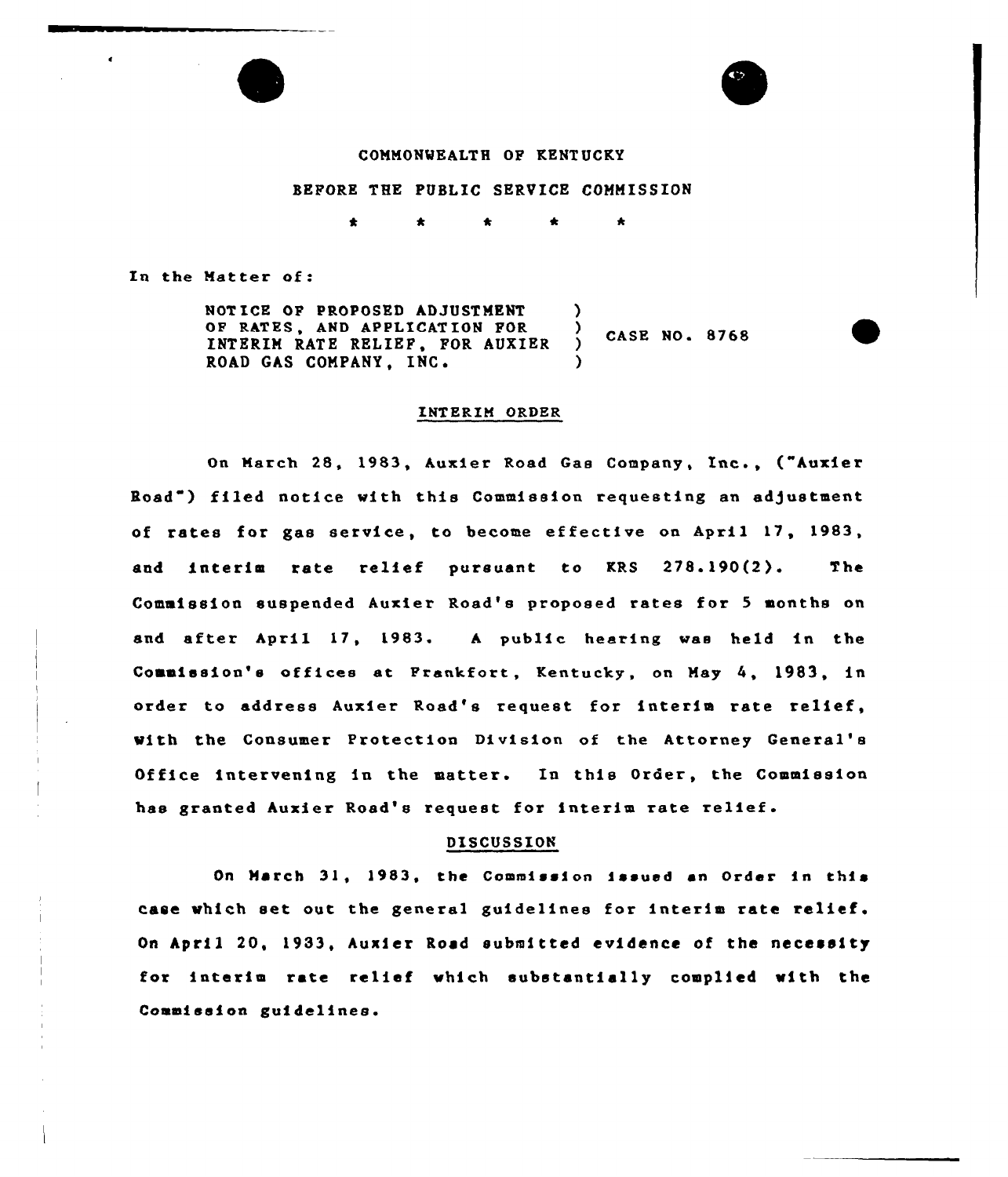huxier Road had <sup>a</sup> aet loss of S24,185 for the calendar year ending December 31, 1982. Moreover, Auxier Road is currently delinquent in payments to the Department for Local Goverment in the amount of \$10,400. Since gas sales will decrease substantially in the summer months, Auxier Road's cash flow will be severely impaired prior to a final decision in this case. Accordingly, in the interest of maintainiag a fundamentally sound system, the Commission will allow the interim rate relief as requested.

and a straight

 $\label{eq:12} \begin{array}{lllllllllllll} \alpha & \alpha_{\rm m} = \alpha_{\rm m} = \alpha_{\rm m} = \alpha_{\rm m} = \alpha_{\rm m} = \alpha_{\rm m} = \alpha_{\rm m} = \alpha_{\rm m} = \alpha_{\rm m} = \alpha_{\rm m} = \alpha_{\rm m} = \alpha_{\rm m} = \alpha_{\rm m} = \alpha_{\rm m} = \alpha_{\rm m} = \alpha_{\rm m} = \alpha_{\rm m} = \alpha_{\rm m} = \alpha_{\rm m} = \alpha_{\rm m} = \alpha_{\rm m} = \alpha_{\rm m} = \alpha_{\rm m} = \alpha_{\rm m} = \alpha_{\$ 

#### SUMMARY

Based on the financial coadition of Auxier Road, the Commission finds that an emergency exists and that Auxier Road's credit or operations will be materially impaired unless an interim increase ie granted prior to the final Order of the Commission ia this proceeding.

Baaed on <sup>a</sup> review of Auxier Road's application and its current financial condition the Commission finds that Auxier Road should be granted the interim rates ia Appendix <sup>A</sup> of this Order. The Commission further finds that the interim rates should be subject to refund pending final determination of Auxier Road's request for permanent relief.

IT IS THEREPORE ORDERED that Auxier Road be and it hereby is authorised to place into effect the interim rates ia Appendix <sup>A</sup> for service rendered on and after the date of this Order.

IT IS FURTHER ORDERED that the revenue from these interim rates shall be collected subject to refund.

 $-2-$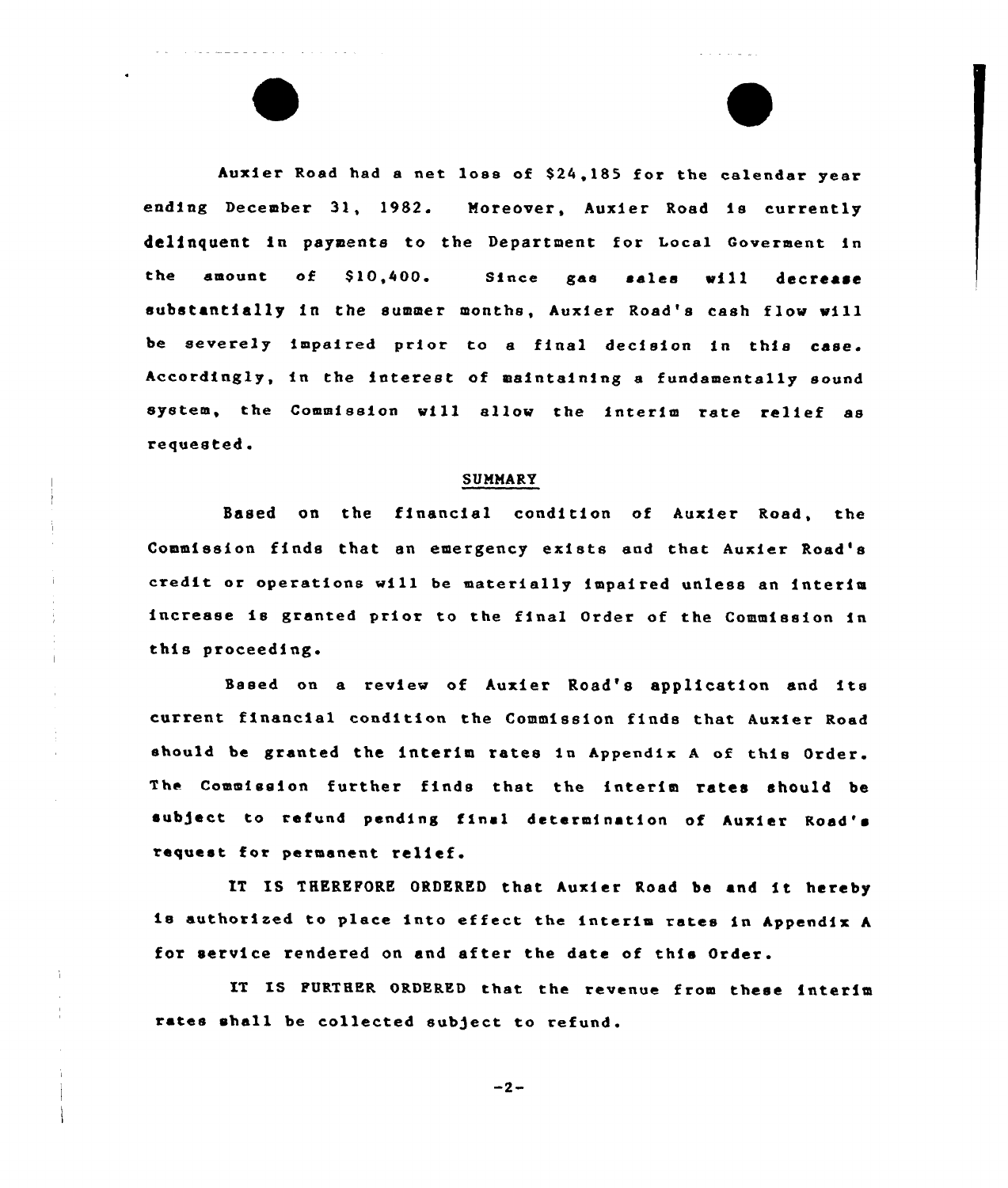IT IS FURTHER ORDERED that Auxier Road shall maintain its records in such manner ae will enable it, the Commission or any of its customers to determine the amounts to be refunded and to whom due in the event a refund is ordered by the Commission.

IT IS FURTHER ORDERED that Auxier Road eha11 furnish this Commission within <sup>30</sup> days of the date of this Order its revised tariff sheet setting forth the interim rates approved herein.

Done at Frankfort, Kentucky, this 6th day of June, 1983.

PUBLIC SERVICE COMMISSION

2 Shull

Katherine Lendace

In Carrega

ATTEST:

Secretary